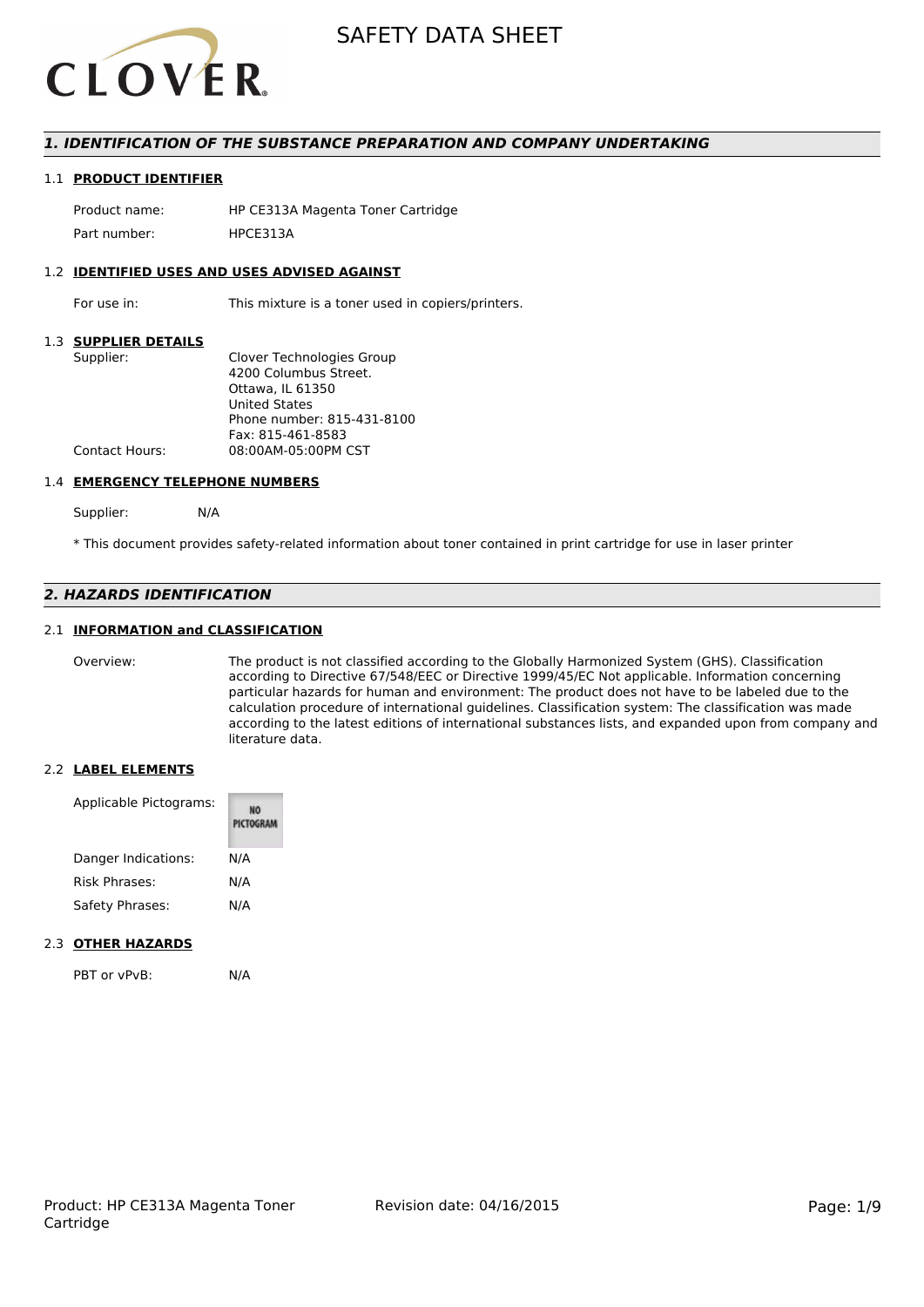# **CLOVER**

## SAFETY DATA SHEET

#### *3. COMPOSITION / INFORMATION ON INGREDIENTS*

| <b>CAS number</b><br>Ingredients |             | <b>OSHA</b><br>Weight %<br><b>PEL</b> | <b>ACGIH</b><br>TLV | Other |  |
|----------------------------------|-------------|---------------------------------------|---------------------|-------|--|
| Resin                            | 292629-36-8 | 50-100                                |                     |       |  |
| Wax                              | 9002-88-4   | 10-25                                 |                     |       |  |
| Magenta Pigment                  | Proprietary | $2.5 - 10$                            |                     |       |  |

#### The Full Text for all R-Phrases are Displayed in Section 16

#### **COMPOSITION COMMENTS**

The Data Shown is in accordance with the latest Directives.

This section provides composition information for the toner powder contained in specially designed container inside of the print cartridge.

#### *4. FIRST-AID MEASURES*

#### 4.1 **FIRST AID MEASURES**

#### 4.1.1 **FIRST AID INSTRUCTIONS BY RELEVANT ROUTES OF EXPOSURE**

| Inhalation:   | Supply fresh air; consult doctor in case of complaints.                                                         |
|---------------|-----------------------------------------------------------------------------------------------------------------|
| Eye contact:  | Rinse opened eye for several minutes under running water. If symptoms persist, consult a doctor.                |
| Skin contact: | Immediately wash with water and soap and rinse thoroughly. Generally the product does not<br>irritate the skin. |
| Ingestion:    | Drink copious amounts of water and provide fresh air. Immediately call a doctor.                                |

#### 4.1.2 **ADDITIONAL FIRST AID INFORMATION**

| Additional first aid information:     | N/A                                        |
|---------------------------------------|--------------------------------------------|
| Immediate Medical Attention Required: | No further relevant information available. |

#### 4.2 **SYMPTOMS AND EFFECTS**

| Acute Symptoms from Exposure:   | No further relevant information available. |
|---------------------------------|--------------------------------------------|
| Delayed Symptoms from Exposure: | No further relevant information available. |

#### 4.3 **IMMEDIATE SPECIAL TREATMENT OR EQUIPMENT REQUIRED**

No further relevant information available.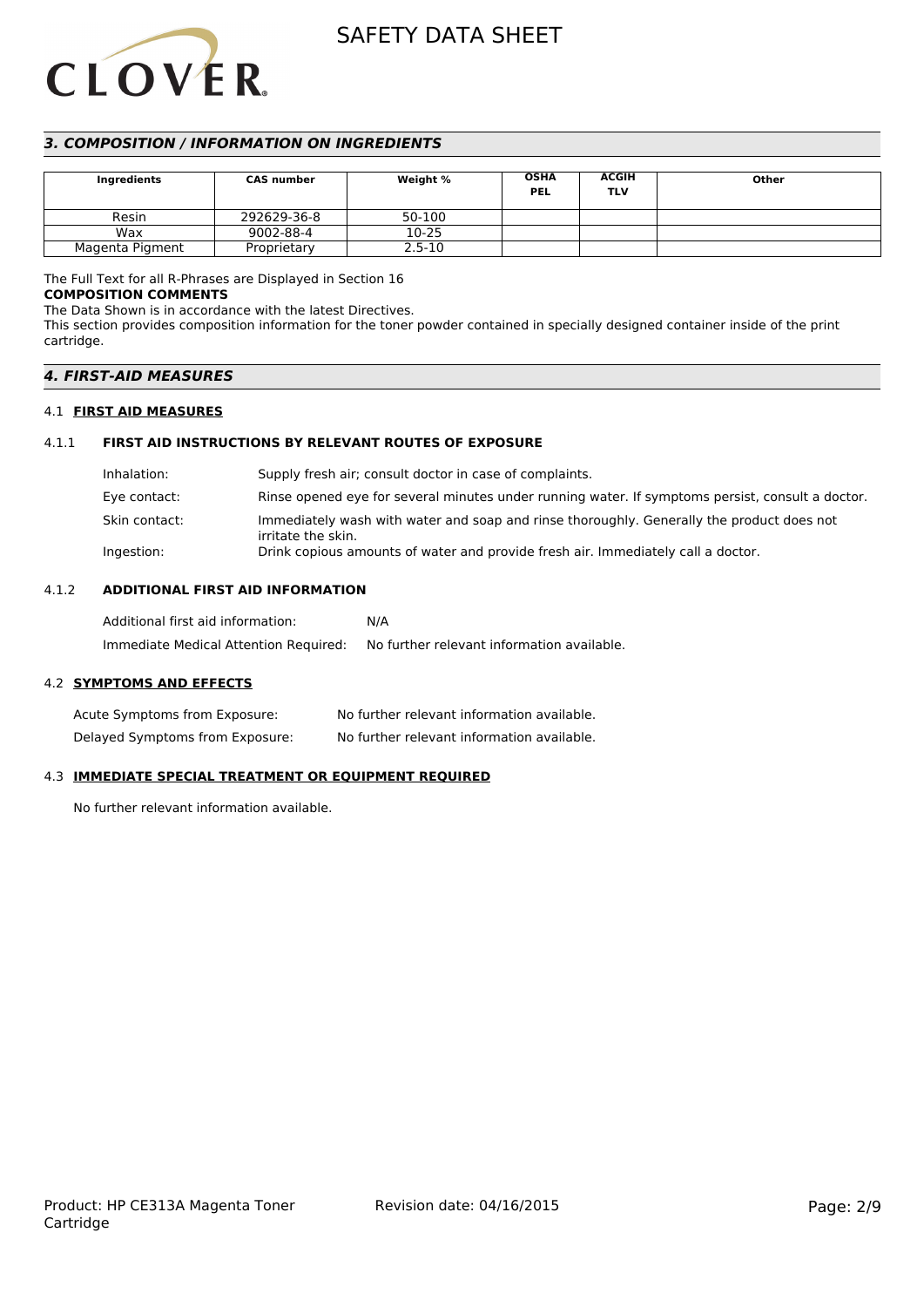

#### *5. FIRE-FIGHTING MEASURES*

#### 5.1 **EXTINGUISHING MEDIA**

Recommended Extinguishing Media: CO2, extinguishing powder or water spray. Fight larger fires with water spray or alcohol resistant foam. Extinguishing Media Not to be Used:

#### 5.2 **SPECIAL HAZARD**

Unusual Fire/Explosion Hazards: Like most finely divided organic powders, toner dust may form an explosive mixture in air. Extinguishing Media Not to be Used: N/A

#### 5.3 **ADVICE FOR FIRE FIGHTERS**

Avoid inhalation of smoke. Wear protective cloting an wear self-contained breathing apparatus

#### *6. ACCIDENTAL RELEASE MEASURES*

#### 6.1 **PERSONAL PRECAUTIONS, PROTECTIVE EQUIPMENT AND EMERGENCY PROCEDURES**

#### 6.1.1 **PRECAUTIONS FOR NON-EMERGENCY PERSONNEL**

Wear protective equipment. Keep unprotected persons away.

#### 6.1.2 **ADDITIONAL FIRST AID INFORMATION**

No dangerous substances are released. See Section 7 for information on safe handling. See Section 8 for information on personal protection equipment. See Section 13 for disposal information.

#### 6.1.3 **PERSONAL PROTECTION**

Wear personal protective equipment as described in Section 8.

#### 6.2 **ENVIRONMENTAL PRECAUTIONS**

Regulatory Information: Keep product out of sewers and watercourses.

#### 6.3 **METHODS AND MATERIAL FOR CONTAINMENT AND CLEANUP**

Spill or Leak Cleanup Procedures: Vacuum or sweep the material into a sealed container. If a vacuum is used it must be dust explosion-proof. Dispose of in compliance with national, state, regional or provincial regulations.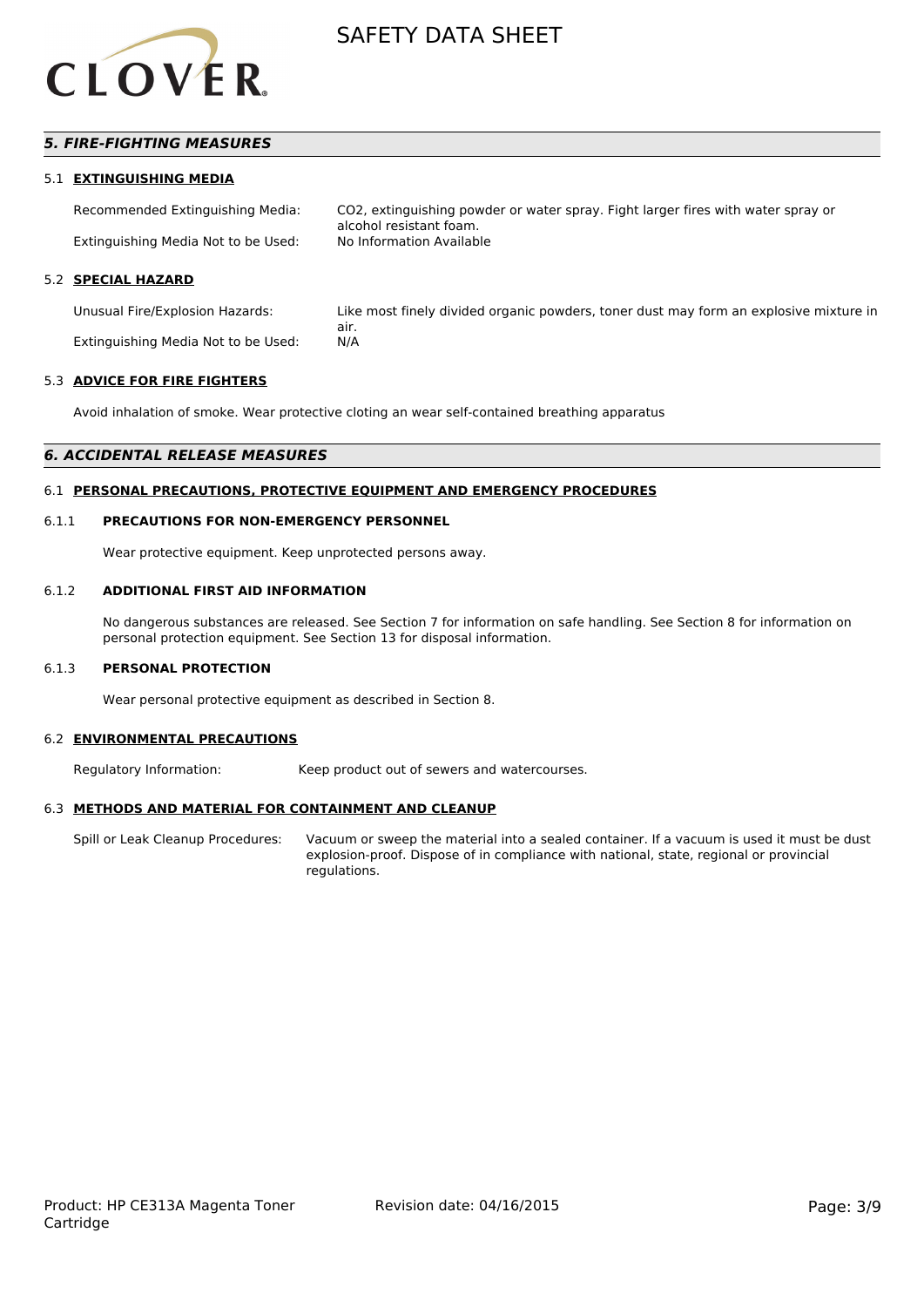

#### *7. HANDLING AND STORAGE*

#### 7.1 **PRECAUTIONS FOR SAFE HANDLING**

Recommendations for Handling: No special precautions when used as intended. Keep containers closed, avoid creating dust. Keep away from ignition sources. Advice on General Hygiene: Never eat, drink or smoke in work areas. Practice good personal hygiene after using this material, especially before eating, drinking, smoking, using the restroom, or applying cosmetics.

#### 7.2 **CONDITIONS FOR SAFE STORAGE**

Avoid high temperatures, >100°F/32°C

#### 7.3 **SPECIFIC END USES**

Printing devices

#### *8. EXPOSURE CONTROLS/PERSONAL PROTECTION*

#### 8.1 **CONTROL PARAMETERS**

The best protection is to enclose operations and/or provide local exhaust ventilation at the site of chemical release in order to maintain airborne concentrations of the product below OSHA PELs (See Section 2). Local exhaust ventilation is preferred because it prevents contaminant dispersion into the work area by controlling it at its source.

#### 8.2 **EXPOSURE CONTROLS**

#### **Respiratory protection:**

IMPROPER USE OF RESPIRATORS IS DANGEROUS. Seek professional advice prior to respirator selection and use. Follow OSHA respirator regulations (29 CFR 1910.134 and 1910.137) and, if necessary, wear a NIOSH approved respirator. Select respirator based on its suitability to provide adequate worker protection for given work conditions, levels of airborne contamination, and sufficient levels of oxygen.

#### **Eye/Face Protection:**

Contact lenses are not eye protective devices. Appropriate eye protection must be worn instead of, or in conjunction with contact lenses.

#### **Hand/Skin Protection:**

For emergency or non-routine operations (cleaning spills, reactor vessels, or storage tanks), wear an SCBA. WARNING! Air purifying respirators do not protect worker in oxygen deficient atmospheres.

#### **Additional Protection:**

N/A

#### **Protective Clothing and Equipment:**

Wear chemically protective gloves, boots, aprons, and gauntlets to prevent prolonged or repeated skin contact. Wear splashproof chemical goggles and face shield when working with liquid, unless full face piece respiratory protection is worn.

#### **Safety Stations:**

Make emergency eyewash stations, safety/quick-drench showers, and washing facilities available in work area.

#### **Contaminated Equipment:**

Separate contaminated work clothes from street clothes. Launder before reuse. Remove material from your shoes and clean personal protective equipment. Never take home contaminated clothing.

#### **Comments:**

Never eat, drink or smoke in work areas. Practice good personal hygiene after using this material, especially before eating, drinking, smoking, using the restroom, or applying cosmetics.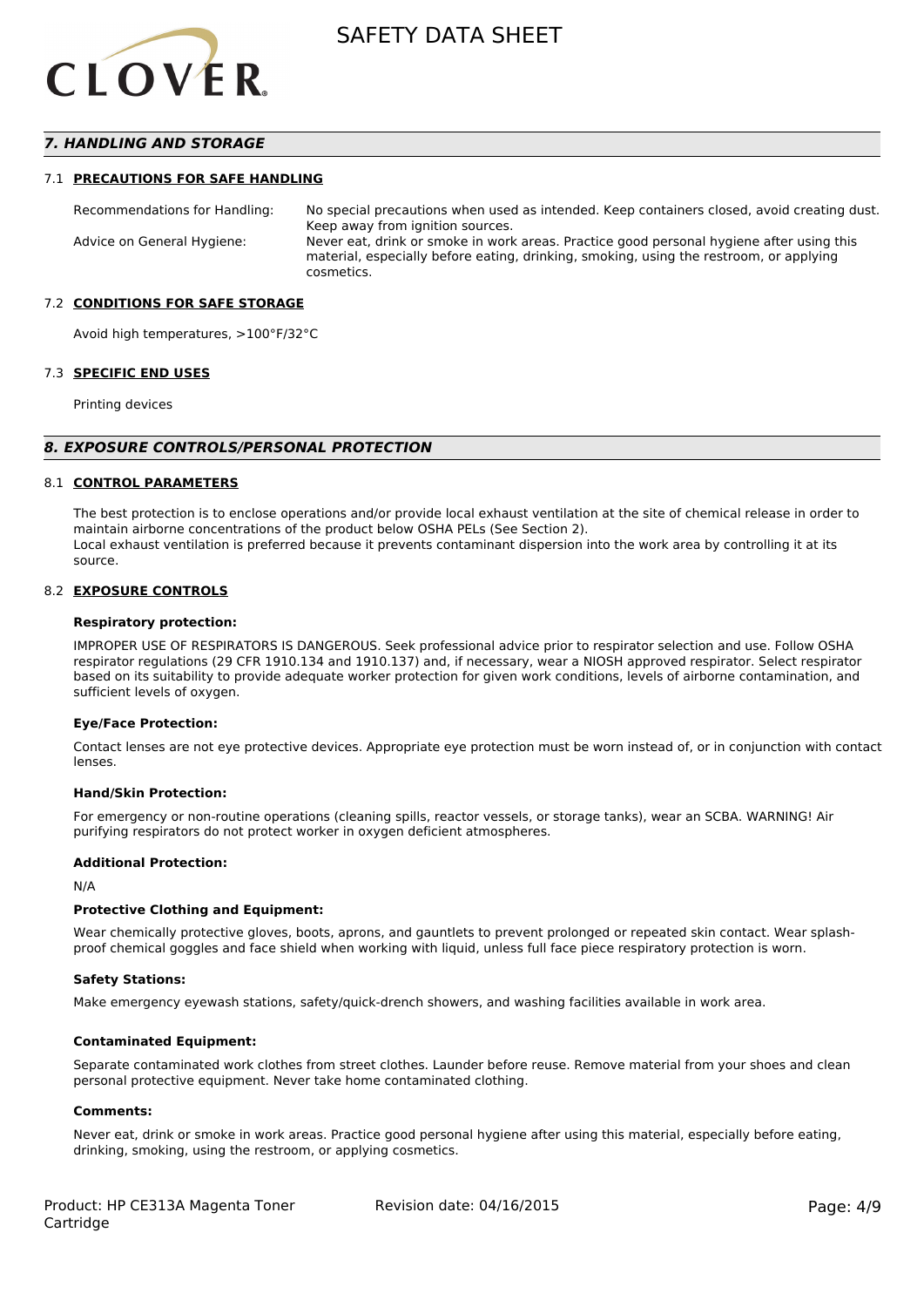

### *9. PHYSICAL AND CHEMICAL PROPERTIES*

#### 9.1 **DETAIL INFORMATION**

| Physical state:            | APPEARANCE: Form: Powder, Color: Magenta toned |
|----------------------------|------------------------------------------------|
| Color:                     | Magenta                                        |
| Odor:                      | <b>Odorless</b>                                |
| Odor threshold:            | Not determined.                                |
|                            |                                                |
| Boiling point:             | Undetermined.                                  |
| Melting point:             | Undetermined.                                  |
| Flash point:               | N/A                                            |
| Explosion limits:          | Lower: Not determined Upper: Not determined    |
| Relative density:          | Not determined.                                |
| Auto-ignition temperature: | Product is not selfigniting.                   |

#### 9.2 **OTHER INFORMATION**

DANGER OF EXPLOSION: Product does not present an explosion hazard in its original state. DENSITY AT 20 °C (68 °F): 1.3 g/cm<sup>3</sup> (10.849 lbs/gal); SG: 1.3-1.8 SOLUBILITY IN/MISCIBILITY WITH WATER: Insoluble SOLVENT CONTENT: Organic solvents 0.0 %; Solids content 100.0 %

#### *10. CHEMICAL STABILITY AND REACTIVITY*

#### 10.1 **Reactivity:**

| <b>Reactivity Hazards:</b>     | None                                                                                                           |
|--------------------------------|----------------------------------------------------------------------------------------------------------------|
| Data on Mixture Substances:    | None                                                                                                           |
| 10.2 Chemical Stability:       | The product is stable. Under normal conditions of storage and use, hazardous<br>polymerisation will not occur. |
| 10.3 Hazardous Polymerization: | Stable under conditions of normal use.                                                                         |
| 10.4 Conditions to Avoid:      | Keep away from heat, flame, sparks and other ignition sources.                                                 |
| 10.5 Incompatible Materials:   | Strong oxidising materials                                                                                     |
| 10.6 Hazardous Decomposition:  | Will not occur.                                                                                                |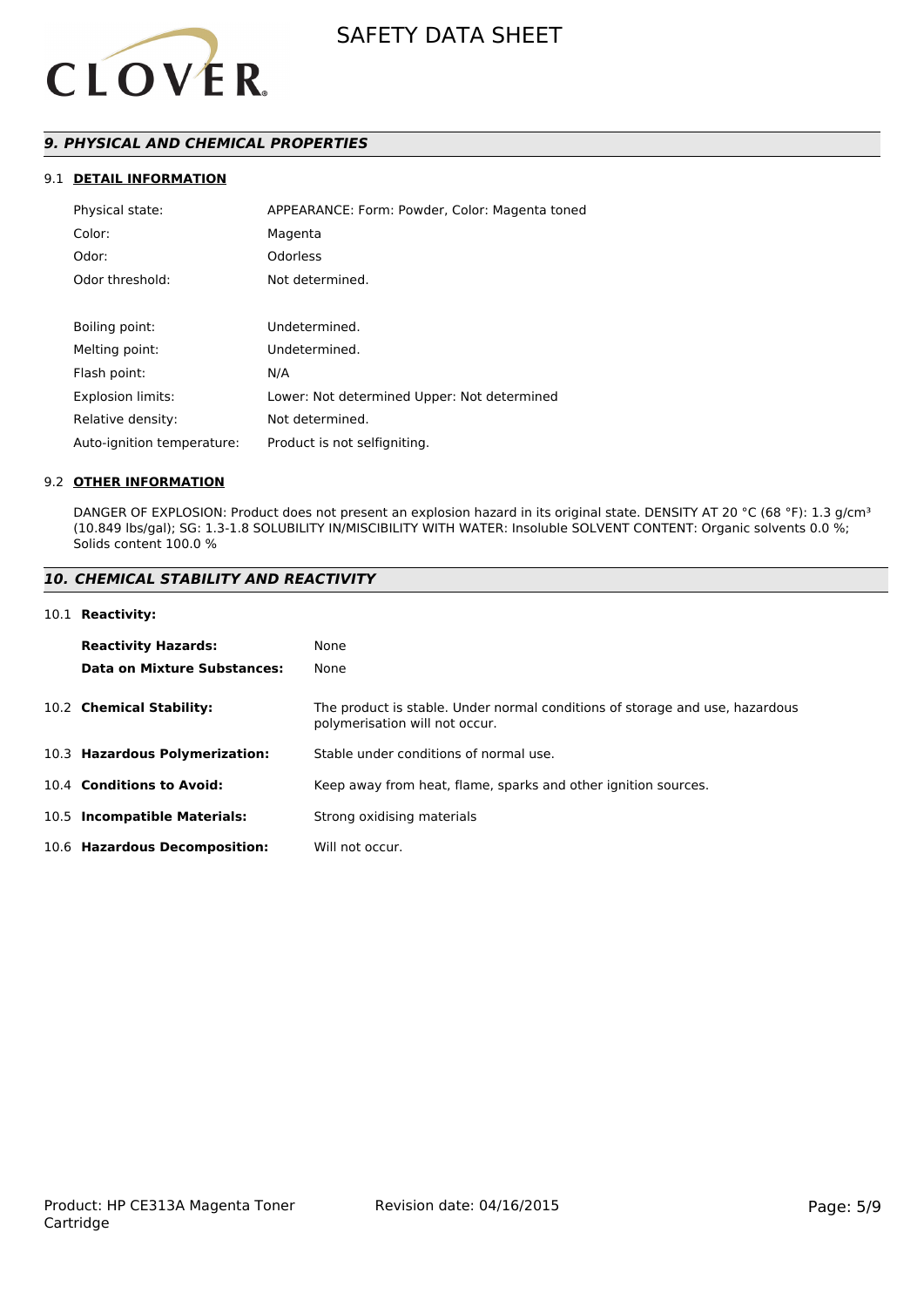

#### *11. INFORMATION ON TOXICOLOGICAL EFFECT*

| <b>Mixtures:</b>                   | The product is not subject to classification according to internally approved calculation methods<br>for preparations: When used and handled according to specifications, the product does not have<br>any harmful effects according to our experience and the information provided to us. |
|------------------------------------|--------------------------------------------------------------------------------------------------------------------------------------------------------------------------------------------------------------------------------------------------------------------------------------------|
| <b>Acute Toxicity:</b>             | N/A                                                                                                                                                                                                                                                                                        |
| <b>Skin Corrosion/Irritation:</b>  | No toxic irritating effect, according to Directive 67/548/EEC or Directive 199/45/EC.                                                                                                                                                                                                      |
| <b>Serious Eye Damage:</b>         | No toxic irritating effect, according to Directive 67/548/EEC or Directive 199/45/EC.                                                                                                                                                                                                      |
| Inhalation:                        | N/A                                                                                                                                                                                                                                                                                        |
| <b>Sensitization:</b>              | No toxic sensitizing effects known, according to EU Directive 67/548/EEC or Directive 199/45/EC.                                                                                                                                                                                           |
| <b>Mutagenicity:</b>               | Ames test Negative (According to the test result of similar composition.)                                                                                                                                                                                                                  |
| <b>Carcinogenicity:</b>            | IARC (International Agency for Research on Cancer): 9002-88-4, Wax, 3 NTP (National Toxicology                                                                                                                                                                                             |
|                                    | Program): None of the ingredients is listed. OSHA-Ca (Occupational Safety & Health                                                                                                                                                                                                         |
|                                    | Administration): None of the ingredients is listed.                                                                                                                                                                                                                                        |
| <b>Reproductive Toxicity:</b>      | N/A                                                                                                                                                                                                                                                                                        |
| <b>STOT - Single Exposure:</b>     | N/A                                                                                                                                                                                                                                                                                        |
| <b>STOT - Multiple Exposure:</b>   | N/A                                                                                                                                                                                                                                                                                        |
| Ingestion:                         | N/A                                                                                                                                                                                                                                                                                        |
| <b>Hazard Class Information:</b>   | N/A                                                                                                                                                                                                                                                                                        |
| <b>Mixture on Market Data:</b>     | N/A                                                                                                                                                                                                                                                                                        |
| Symptoms:                          | N/A                                                                                                                                                                                                                                                                                        |
| Delayed/Immediate Effects: N/A     |                                                                                                                                                                                                                                                                                            |
| <b>Test Data on Mixture:</b>       | N/A                                                                                                                                                                                                                                                                                        |
| <b>Not Meeting Classification:</b> | N/A                                                                                                                                                                                                                                                                                        |
| <b>Routes of Exposure:</b>         | N/A                                                                                                                                                                                                                                                                                        |
| <b>Interactive Effects:</b>        | N/A                                                                                                                                                                                                                                                                                        |
| <b>Absence of Specific Data:</b>   | N/A                                                                                                                                                                                                                                                                                        |
| Mixture vs Substance Data: N/A     |                                                                                                                                                                                                                                                                                            |
|                                    |                                                                                                                                                                                                                                                                                            |

#### *12. ECOLOGICAL INFORMATION*

| 12.1 <b>Eco toxicity:</b>   | Aquatic toxicity: No further relevant information available                                                                                                                                               |
|-----------------------------|-----------------------------------------------------------------------------------------------------------------------------------------------------------------------------------------------------------|
| 12.2 Degradability:         | No further relevant information available.                                                                                                                                                                |
|                             | 12.3 <b>Bioaccumulation Potential:</b> No further relevant information available.                                                                                                                         |
| 12.4 Mobility in Soil:      | No further relevant information available.                                                                                                                                                                |
| 12.5 PBT & vPvB Assessment: | N/A                                                                                                                                                                                                       |
| 12.6 Other Adverse Effects: | General notes: Water hazard class 1 (Self-assessment): slightly hazardous for water. Do not<br>allow undiluted product or large quantities of it to reach ground water, water course or sewage<br>system. |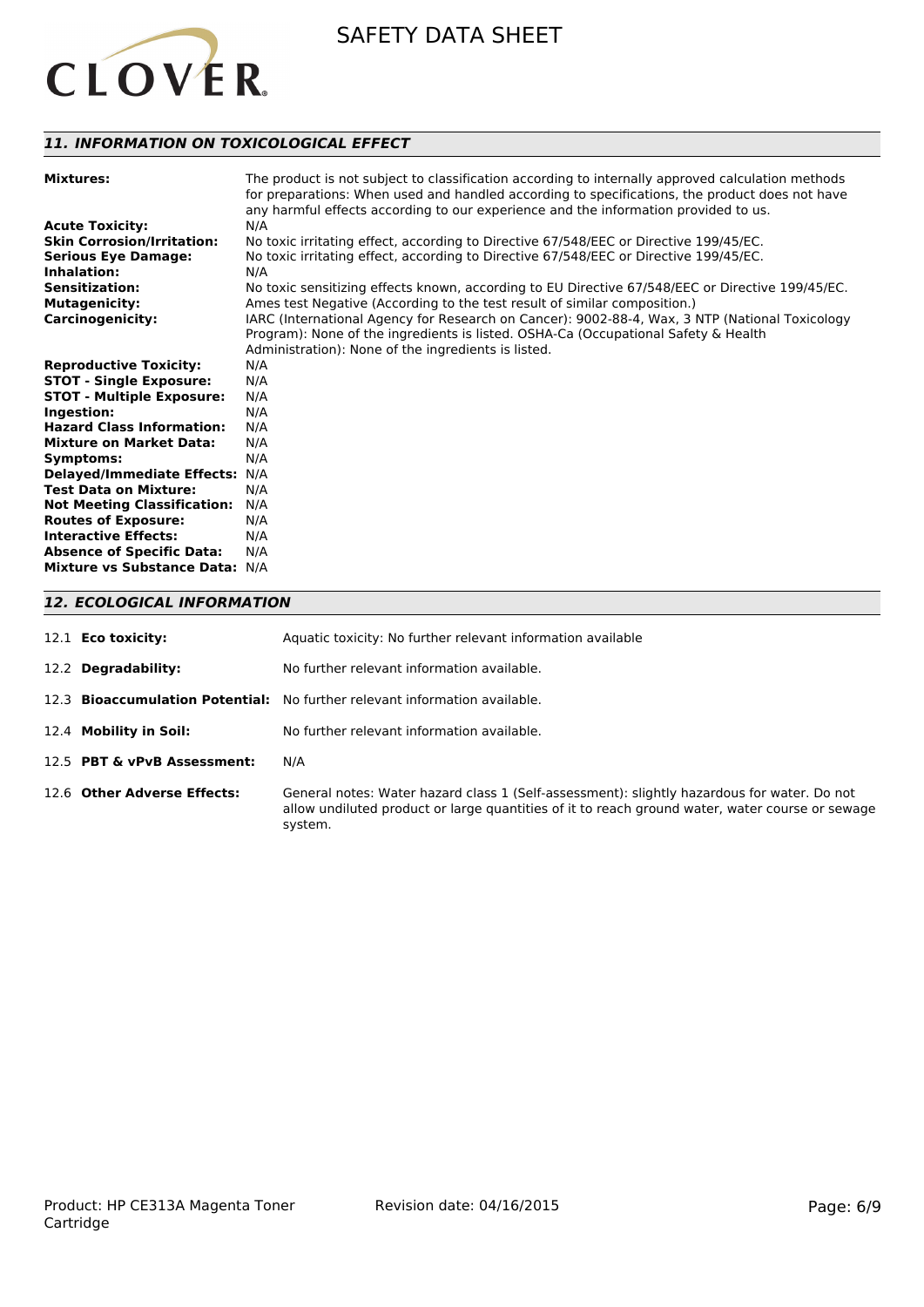

#### *13. DISPOSAL CONSIDERATIONS*

#### **Disposal Information:**

 Dispose as a solid waste in accordance with local authority regulations. Empty container retains product residue.

#### **Physical/Chemical Properties that affect Treatment:**

Symbol: This product is not classified as dangerous

Risk Phrases: This product is not classified according to the federal, state and local environmental regulations.

#### **Waste Treatment Information:**

Do not shred toner cartridge, unless dust-explosion prevention measures are taken. Finely dispersed particles may form explosive mixtures in air. Dispose of in compliance with federal, state, and local regulations.

#### **Personal Protection Required:**

N/A

Cartridge

| <b>14. TRANSPORT INFORMATION</b>       |                                                                                                                                                                                                                                                                                                                                                              |           |
|----------------------------------------|--------------------------------------------------------------------------------------------------------------------------------------------------------------------------------------------------------------------------------------------------------------------------------------------------------------------------------------------------------------|-----------|
|                                        |                                                                                                                                                                                                                                                                                                                                                              |           |
| 14.1 <b>ID Number:</b>                 | Void                                                                                                                                                                                                                                                                                                                                                         |           |
| 14.2 Shipping Name:                    | Void                                                                                                                                                                                                                                                                                                                                                         |           |
| 14.3 Hazard Class:                     | HMIS Rating: Health = $1$ Fire = $1$ Reactivity = 0                                                                                                                                                                                                                                                                                                          |           |
| 14.4 Packing Group:                    | Void                                                                                                                                                                                                                                                                                                                                                         |           |
| 14.5 Environmental Hazards:            | Marine pollutant: No                                                                                                                                                                                                                                                                                                                                         |           |
| 14.6 User Precautions:                 | N/A                                                                                                                                                                                                                                                                                                                                                          |           |
| 14.7 Bulk Transport:                   | N/A                                                                                                                                                                                                                                                                                                                                                          |           |
| <b>15. REGULATORY INFORMATION</b>      |                                                                                                                                                                                                                                                                                                                                                              |           |
| 15.1 Regulatory Information:           | TSCA (Toxic Substances Control Act): All ingredients are listed.                                                                                                                                                                                                                                                                                             |           |
| EPA Regulatory Information: N/A        |                                                                                                                                                                                                                                                                                                                                                              |           |
| <b>CERCLA Reportable Quantity: N/A</b> |                                                                                                                                                                                                                                                                                                                                                              |           |
| 15.2 Superfund Information:            |                                                                                                                                                                                                                                                                                                                                                              |           |
| <b>Hazard Categories:</b>              |                                                                                                                                                                                                                                                                                                                                                              |           |
| Immediate: N/A                         |                                                                                                                                                                                                                                                                                                                                                              |           |
| Delayed: N/A                           |                                                                                                                                                                                                                                                                                                                                                              |           |
|                                        | <b>Fire:</b> NFPA Rating: Health = $1$ Fire = $1$ Reactivity = 0                                                                                                                                                                                                                                                                                             |           |
| <b>Pressure: N/A</b>                   |                                                                                                                                                                                                                                                                                                                                                              |           |
| <b>Reactivity: N/A</b>                 |                                                                                                                                                                                                                                                                                                                                                              |           |
| Section 302 - Extremely Hazardous: N/A |                                                                                                                                                                                                                                                                                                                                                              |           |
| Section 311 - Hazardous: N/A           |                                                                                                                                                                                                                                                                                                                                                              |           |
| 15.3 State Regulations:                | Proposition 65: None of the ingredients is listed.                                                                                                                                                                                                                                                                                                           |           |
| 15.4 Other Regulatory Information:     | Carcinogenic categories: EPA (Environmental Protection Agency), None of the ingredients<br>is listed; TLV (Threshold Limit Value established by ACGIH), None of the ingredients is<br>listed; NIOSH-Ca (National Institute for Occupational Safety and Health), None of the<br>ingredients is listed. A Chemical Safety Assessment has not been carried out. |           |
| Product: HP CE313A Magenta Toner       | Revision date: 04/16/2015                                                                                                                                                                                                                                                                                                                                    | Page: 7/9 |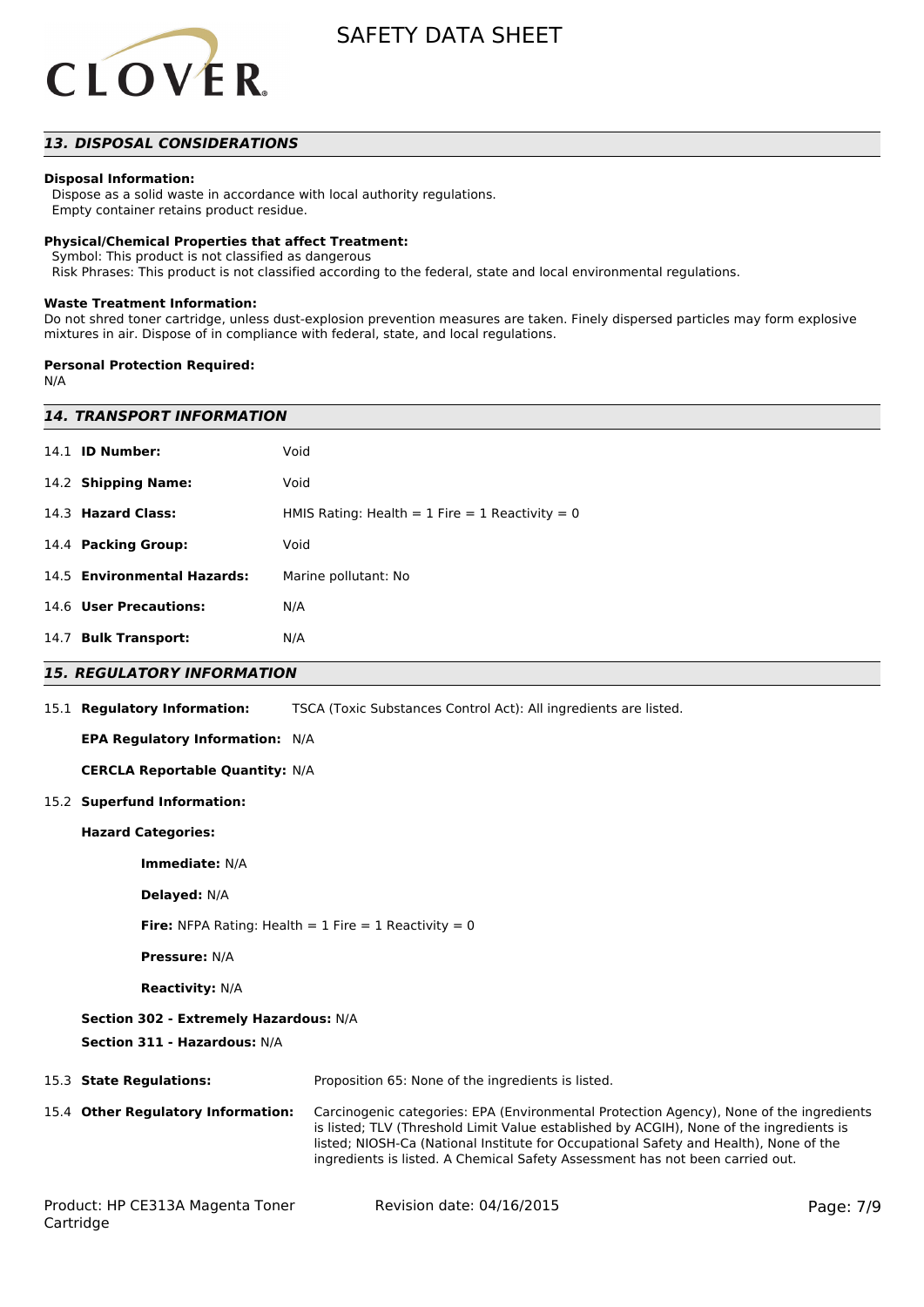

#### *16. OTHER INFORMATION*

| <b>General Comments:</b>          | This information is based on our current knowledge. It should not therefore be construed as<br>guaranteeing specific properties of the products as described or their suitability for a particular<br>application |
|-----------------------------------|-------------------------------------------------------------------------------------------------------------------------------------------------------------------------------------------------------------------|
| <b>Creation Date of this SDS:</b> | 05/19/2015                                                                                                                                                                                                        |